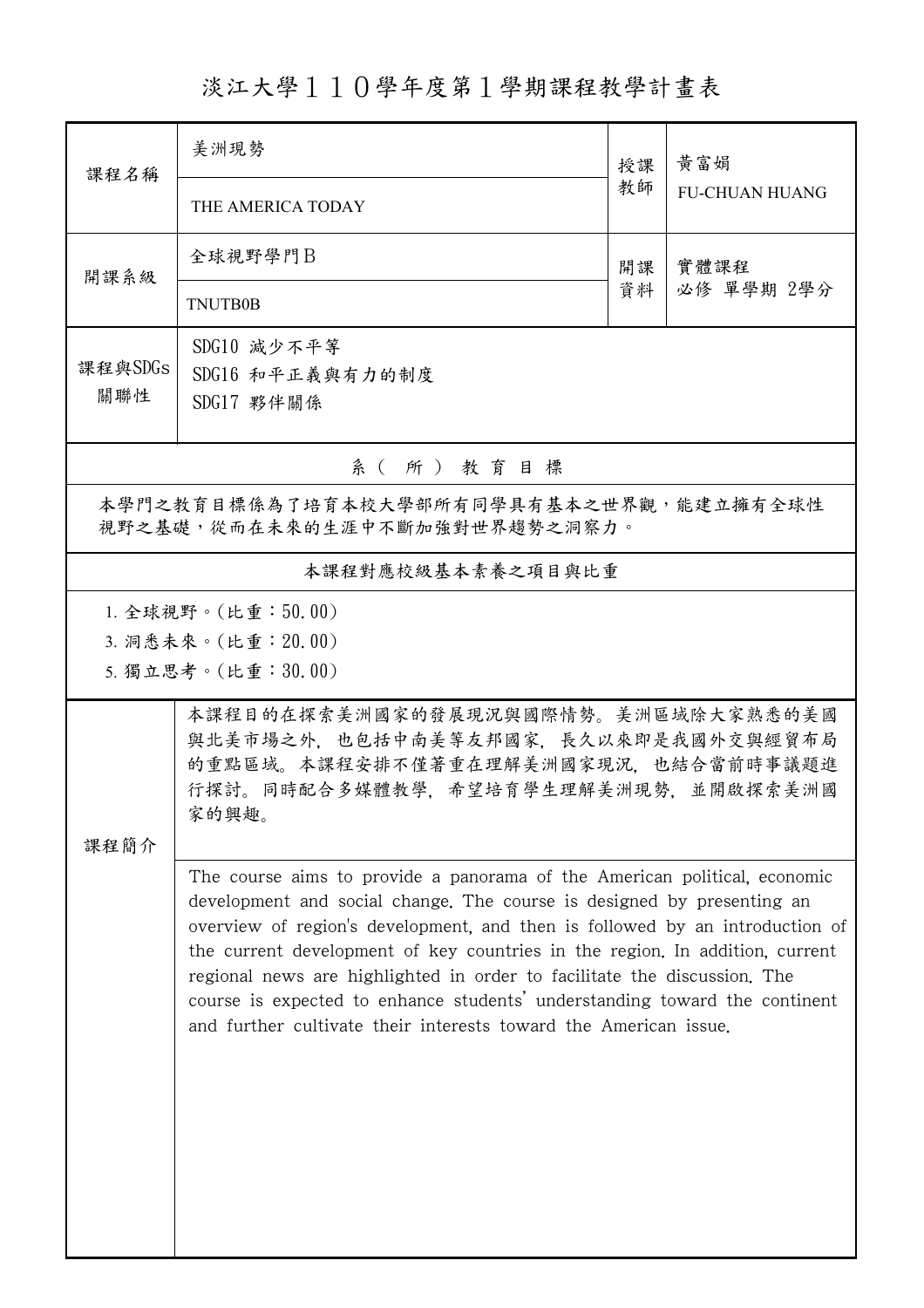## 本課程教學目標與認知、情意、技能目標之對應

將課程教學目標分別對應「認知(Cognitive)」、「情意(Affective)」與「技能(Psychomotor)」 的各目標類型。

一、認知(Cognitive):著重在該科目的事實、概念、程序、後設認知等各類知識之學習。

二、情意(Affective):著重在該科目的興趣、倫理、態度、信念、價值觀等之學習。

三、技能(Psychomotor):著重在該科目的肢體動作或技術操作之學習。

| 序<br>號         | 教學目標(中文)                   |                                  |              | 教學目標(英文)                                                                                         |                                  |
|----------------|----------------------------|----------------------------------|--------------|--------------------------------------------------------------------------------------------------|----------------------------------|
| $\mathbf{1}$   | 認識美洲國家的政經發展與社會變<br>遷       |                                  |              | To comprehend the overall political, economic<br>development and social changes in the Americas. |                                  |
| $\overline{2}$ | 分析美洲國家當前重要議題。              |                                  |              | To analyze the current issues of the Americas.                                                   |                                  |
| 3 <sup>1</sup> | 培養國際觀與更均衡的世界觀。             |                                  |              | To enhance global perspectives and to build a more<br>balanced world vision.                     |                                  |
|                |                            |                                  |              | 教學目標之目標類型、核心能力、基本素養教學方法與評量方式                                                                     |                                  |
| 序號             | 目標類型                       | 院、系 $(\text{m})$<br>核心能力         | 校級<br>基本素養   | 教學方法                                                                                             | 評量方式                             |
| 1              | 認知                         |                                  | $\mathbf{1}$ | 講述、討論                                                                                            | 作業、討論(含課<br>堂、線上)、報告(含口<br>頭、書面) |
| 2              | 認知                         |                                  | 135          | 講述、討論                                                                                            | 討論(含課堂、線<br>上)、報告(含口頭、書<br>面)    |
| 3              | 認知                         |                                  | 15           | 講述、討論                                                                                            | 討論(含課堂、線<br>上)、報告(含口頭、書<br>面)    |
|                | 授課進度表                      |                                  |              |                                                                                                  |                                  |
| 週次             | 日期起訖                       | 內 容 (Subject/Topics)<br>備註       |              |                                                                                                  |                                  |
| $\mathbf{1}$   | $110/09/22$ ~<br>110/09/28 | 課程簡介:一個美洲、兩個世界--地理、文化與地緣政<br>治疆界 |              |                                                                                                  |                                  |
| $\mathfrak{D}$ | $110/09/29$ ~<br>110/10/05 | 墨西哥與北美自由貿易區(USMCA)               |              |                                                                                                  |                                  |
| 3              | $110/10/06$ ~<br>110/10/12 | 補假一天                             |              |                                                                                                  |                                  |
| 4              | $110/10/13$ ~<br>110/10/19 | 古巴革命與美古關係                        |              |                                                                                                  |                                  |
| 5              | $110/10/20$ ~<br>110/10/26 | 智利模式與反新自由主義抗爭                    |              |                                                                                                  |                                  |
| 6              | $110/10/27$ ~<br>110/11/02 | 委內瑞拉社會主義與難民潮                     |              |                                                                                                  |                                  |
| 7              | $110/11/03$ ~<br>110/11/09 | 美國對拉丁美洲的政策                       |              |                                                                                                  |                                  |
| 8              | $110/11/10$ ~<br>110/11/16 | 電影賞析與討論                          |              |                                                                                                  |                                  |
|                |                            |                                  |              |                                                                                                  |                                  |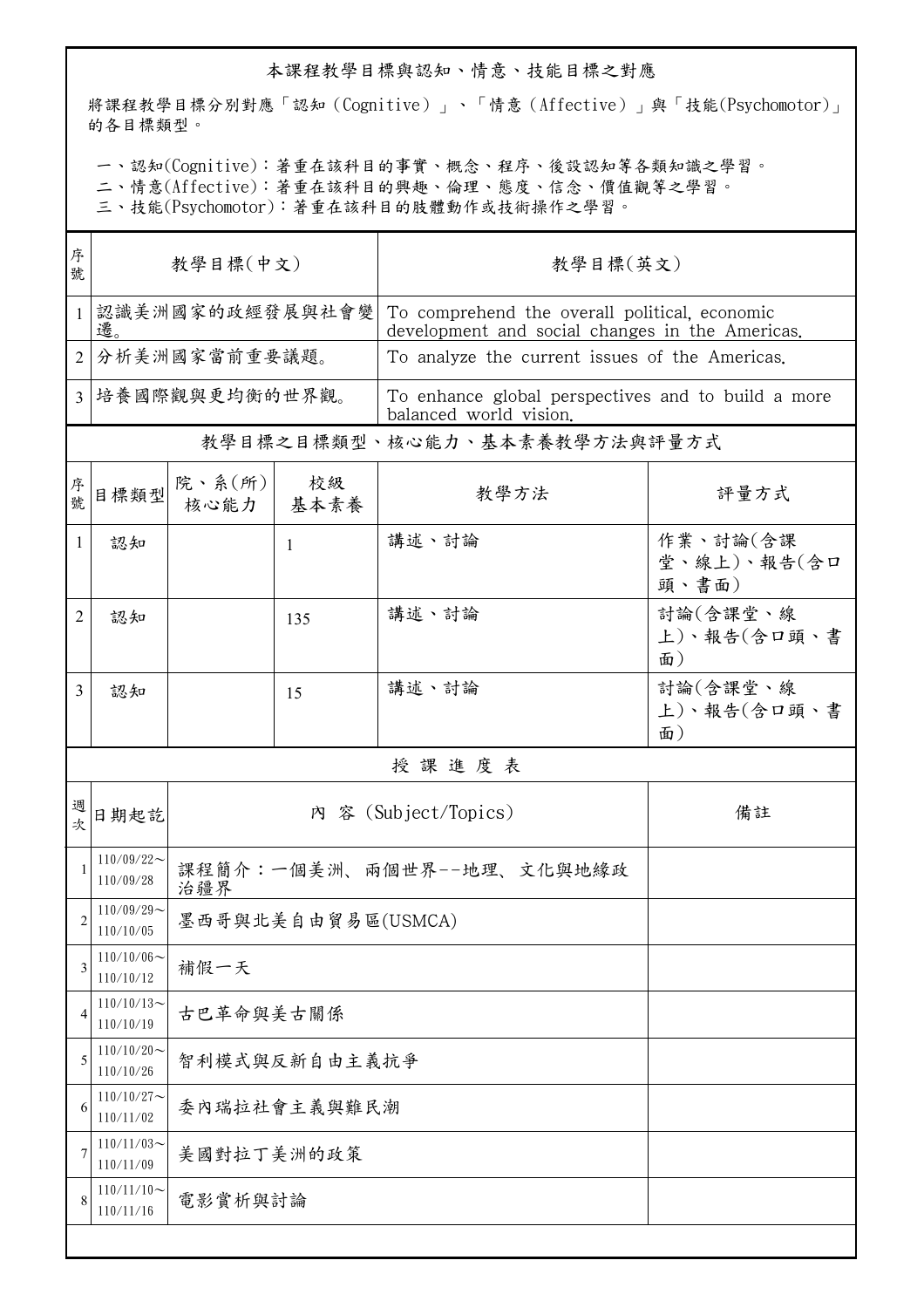| $\mathbf Q$    | $110/11/17$ ~<br>110/11/23 | 期中考試週                                                                                                                                                                                                                                                                                                                                                                                                                                                                                                                                                                                                                                                                                                                                                          |       |  |  |
|----------------|----------------------------|----------------------------------------------------------------------------------------------------------------------------------------------------------------------------------------------------------------------------------------------------------------------------------------------------------------------------------------------------------------------------------------------------------------------------------------------------------------------------------------------------------------------------------------------------------------------------------------------------------------------------------------------------------------------------------------------------------------------------------------------------------------|-------|--|--|
| 10             | $110/11/24$ ~<br>110/11/30 | 中國對拉丁美洲的佈局                                                                                                                                                                                                                                                                                                                                                                                                                                                                                                                                                                                                                                                                                                                                                     | 期中申論題 |  |  |
| 11             | $110/12/01$ ~<br>110/12/07 | 美國市場經濟與社會不均                                                                                                                                                                                                                                                                                                                                                                                                                                                                                                                                                                                                                                                                                                                                                    |       |  |  |
| 12             | $110/12/08$ ~<br>110/12/14 | 拉美移民與美國態度                                                                                                                                                                                                                                                                                                                                                                                                                                                                                                                                                                                                                                                                                                                                                      |       |  |  |
| 13             | $110/12/15$ ~<br>110/12/21 | 毒品戰爭與人類安全                                                                                                                                                                                                                                                                                                                                                                                                                                                                                                                                                                                                                                                                                                                                                      |       |  |  |
| 14             | $110/12/22$ ~<br>110/12/28 | 期末小組報告                                                                                                                                                                                                                                                                                                                                                                                                                                                                                                                                                                                                                                                                                                                                                         |       |  |  |
| 15             | $110/12/29$ ~<br>111/01/04 | 期末小組報告                                                                                                                                                                                                                                                                                                                                                                                                                                                                                                                                                                                                                                                                                                                                                         |       |  |  |
| 16             | $111/01/05$ ~<br>111/01/11 | 期末小組報告                                                                                                                                                                                                                                                                                                                                                                                                                                                                                                                                                                                                                                                                                                                                                         |       |  |  |
| 17             | $111/01/12$ ~<br>111/01/18 | 期末考週                                                                                                                                                                                                                                                                                                                                                                                                                                                                                                                                                                                                                                                                                                                                                           |       |  |  |
| 18             | $111/01/19$ ~<br>111/01/25 | 期末考週                                                                                                                                                                                                                                                                                                                                                                                                                                                                                                                                                                                                                                                                                                                                                           |       |  |  |
| 修課應<br>注意事項    |                            | 期末小組專題報告佔50%(口頭+書面至<br>個人平時評量(申論題3題)佔50%.<br>少12頁)。<br>缺席以三次為限(含事、病與公假),<br>缺席第四次開始每次總成績倒扣二分。<br>全勤總成績加五分(不包括遲到)。                                                                                                                                                                                                                                                                                                                                                                                                                                                                                                                                                                                                                                              |       |  |  |
| 教學設備<br>電腦、投影機 |                            |                                                                                                                                                                                                                                                                                                                                                                                                                                                                                                                                                                                                                                                                                                                                                                |       |  |  |
| 教科書與<br>教材     |                            | 自編講義                                                                                                                                                                                                                                                                                                                                                                                                                                                                                                                                                                                                                                                                                                                                                           |       |  |  |
| 參考文獻           |                            | 1. Skidmore, E. Skidmore, Peter H. Smith and James N. Green, 2010 (1984)<br>Modern Latin America. NY: Oxford University Press.<br>2. Juan Kattan-Ibarra, 1993. Perspectivas culturales de Hispanoamerica. USA:<br>National Textbook Company.<br>3. Stigliz, Joseph, 2013, 《不公平的代價—破解階級對立的金權結構》。<br>5. Acemoglu, Daron, Robinson, James, 2012. Why Nations Fail: the Origins of<br>Power, Prosperity and Poverty, NY: Crown Business.<br>6. Boullosa, Carmen and Mike Wallace, 2015. A Narco History: How the<br>United States and Mexico Jointly Created the "Mexico Drug War". Good<br>Publishing Co.<br>7. Hillman, Richard S. and Thomas J. D'Agostino, 2011. Unverstanding<br>Contemporary Latin America, London: Lynnr Tirnnrt Publishers.<br>8. 國內外時事新聞。 |       |  |  |
|                | 批改作業<br>篇數                 | 篇(本欄位僅適用於所授課程需批改作業之課程教師填寫)                                                                                                                                                                                                                                                                                                                                                                                                                                                                                                                                                                                                                                                                                                                                     |       |  |  |
| 學期成績<br>計算方式   |                            | $\%$<br>◆平時評量:50.0 % ◆期中評量:<br>◆出席率:<br>◆期末評量:50.0<br>$\%$<br>◆其他〈 〉:<br>$\%$                                                                                                                                                                                                                                                                                                                                                                                                                                                                                                                                                                                                                                                                                  | $\%$  |  |  |
|                |                            |                                                                                                                                                                                                                                                                                                                                                                                                                                                                                                                                                                                                                                                                                                                                                                |       |  |  |